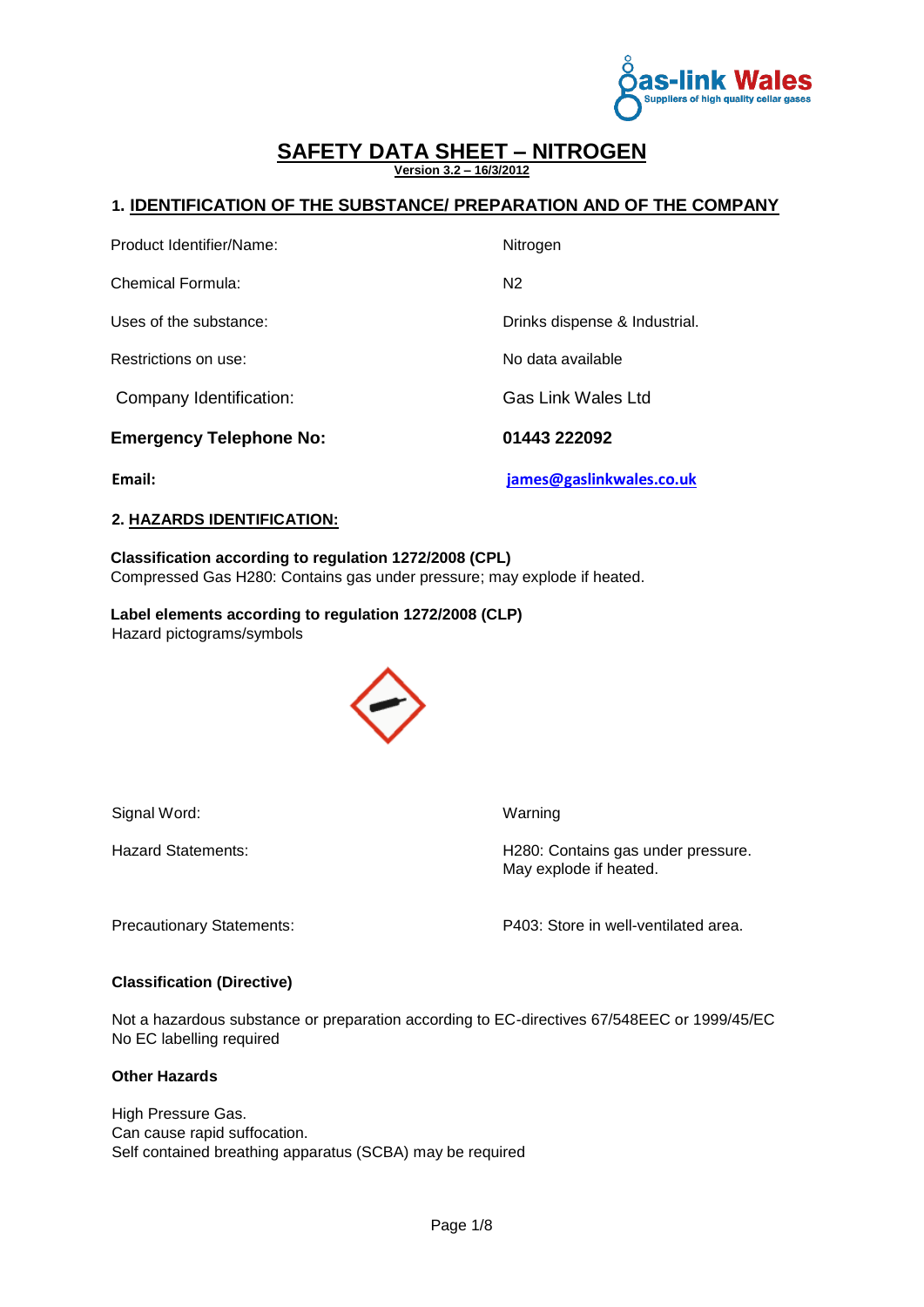

**Version 3.2 – 16/3/2012**

## **3. COMPOSITION/ INFORMATION ON INGREDIENTS**

CAS Number: 7727-37-9 Concentration: 100% Classification (CLP) **Pressurised gas.** 

EEC Number: 231-783-9 (from EINECS)

## **4. FIRST AID MEASURES**

### **Description of first aid measures:**

General advice: The content of the content of the Remove victim to uncontaminated area wearing self-contained breathing apparatus. Keep victim warm and rested. Call a doctor. Apply artificial respiration if breathing has stopped Eye & Skin Contact: Not applicable Ingestion: Not applicable. Inhalation: **Move victim to fresh air.** If breathing has stopped, apply artificial respiration. In case of shortness of breath, give oxygen. Keep victim warm and rested. Call Doctor. **Symptoms: Symptoms: Dizziness, Salivation, loss of coordination** and mobility, vomiting and nausea. In extreme cases, loss of consciousness. **5. FIRE FIGHTING MEASURES**  Suitable Extinguishing Media: All known extinguishing media can be used. Specific Hazards: Exposure to fire may cause containers to rupture/ explode. Non-flammable. Move away from container and cool cylinder with water from a protected position Advice for firefighters:  $\qquad \qquad$  If necessary, use self-contained breathing apparatus.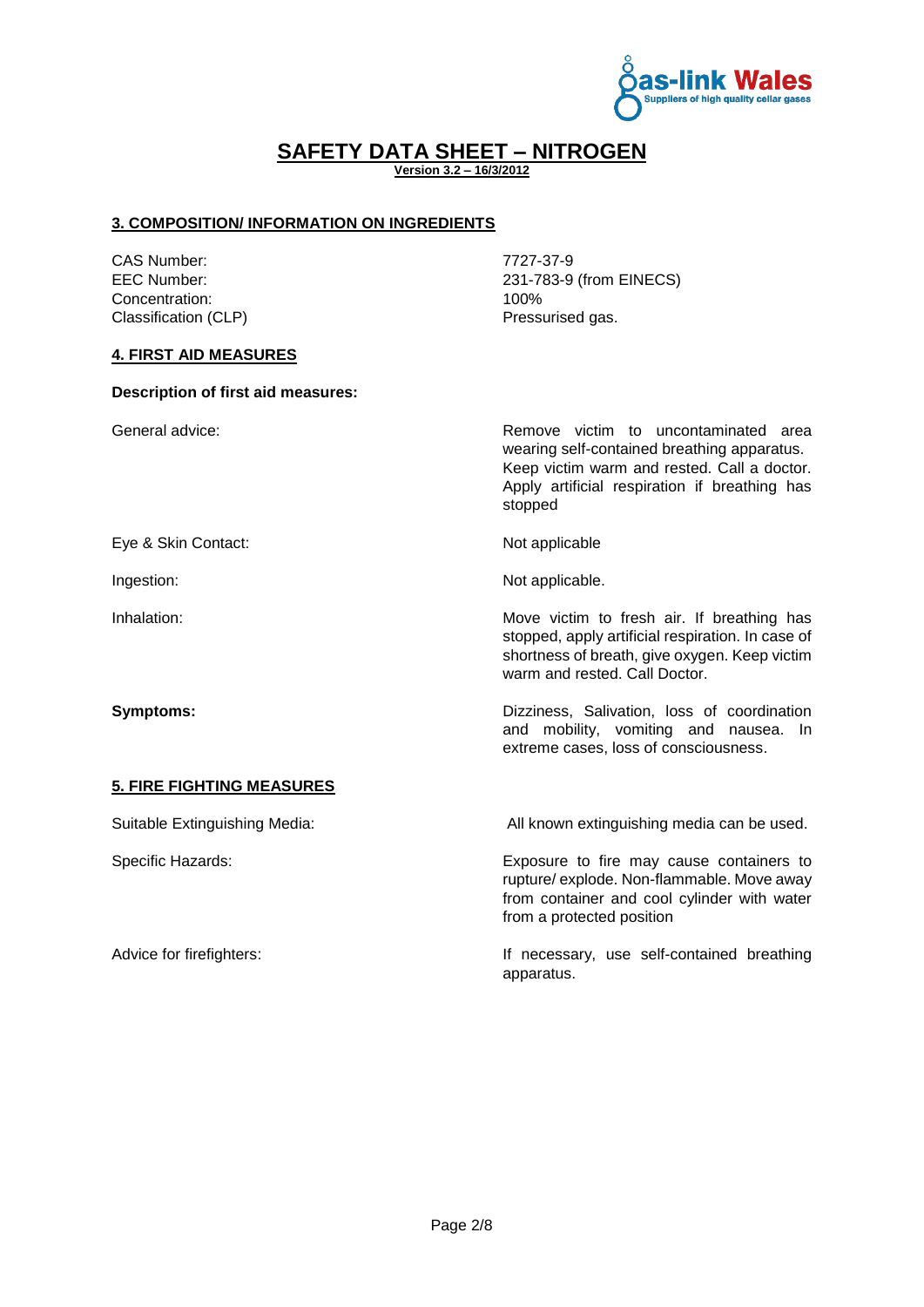

**SAFETY DATA SHEET – NITROGEN Version 3.2 – 16/3/2012**

## **6. ACCIDENTAL RELEASE MEASURES**

| <b>Personal Precautions:</b>      | Evacuate area. Wear self-contained breathing apparatus when<br>entering area. Monitor oxygen levels and ventilate area until proven<br>safe.                                                                                                                                                                       |
|-----------------------------------|--------------------------------------------------------------------------------------------------------------------------------------------------------------------------------------------------------------------------------------------------------------------------------------------------------------------|
| <b>Environmental Precautions:</b> | Prevent discharge in any place where its accumulation could be<br>dangerous. Prevent further leakage if safe to do so                                                                                                                                                                                              |
| Clean Up Methods:                 | Ventilate area.                                                                                                                                                                                                                                                                                                    |
| Additional advice:                | Increase ventilation to the release area and monitor concentrations. If<br>leak is from cylinder or cylinder valve, call the Gas-Link Wales<br>emergency number. If leak is in the users system, close the cylinder<br>valve, safely vent the pressure, and safely vent the pressure before<br>attempting repairs. |

### **7. HANDLING AND STORAGE**

Store in segregated area away from combustible material.

Protect cylinders from physical damage; do not drag, roll, slide or drop. Do not allow storage area temperature to exceed 50°C (12°2F). Only experienced and properly trained persons should handle compressed gases/cryogenic liquids. Before using the product determine its identity by reading the label. Know and understand the properties and hazards of the product before use. When in doubt as to the correct handling procedure for a particular gas, contact the supplier.

Do not remove or deface content identifying labels. When moving cylinders, even for short distances, use cylinder trolley or hand truck designed to transport cylinders. Leave valve protection guards in place. Secure cylinders against either a wall or bench or place in a cylinders stand. Before connecting cylinder, check the complete gas system for suitability, in particular check pressure rating and material compatibility. Open valve slowly. If user experiences any difficulty operating cylinder valve discontinue use and contact supplier. Close cylinder valve after each use and when empty, even if still connected to equipment. Never attempt to repair or modify container valves or safety relief devices. Damaged valves should be immediately reported to the supplier.

Do not subject cylinders to abnormal mechanical shocks which may cause damage to their valve or safety devices. Never attempt to lift a cylinder by its valve protection cap or guard. Do not use cylinders as rollers or supports or for any purpose other than to contain the gas as supplied. Never strike an arc on a compressed gas cylinder or make a cylinder part of an electrical circuit. Do not smoke while handling product or cylinders. Never recompress a gas or a gas mixture. Never attempt to transfer gases from one cylinder to another. Always use backflow protection devices in piping. Never use direct flame or electrical heating devices to raise the pressure of a cylinder. Prolonged periods of cold temperature below –30°C (20F°) should be avoided. Suck back of water into container must be prevented. Purge air from system before introducing gas. Do not allow back feed into the container. Use only properly specified equipment which is suitable for this product, its supply pressure and temperature.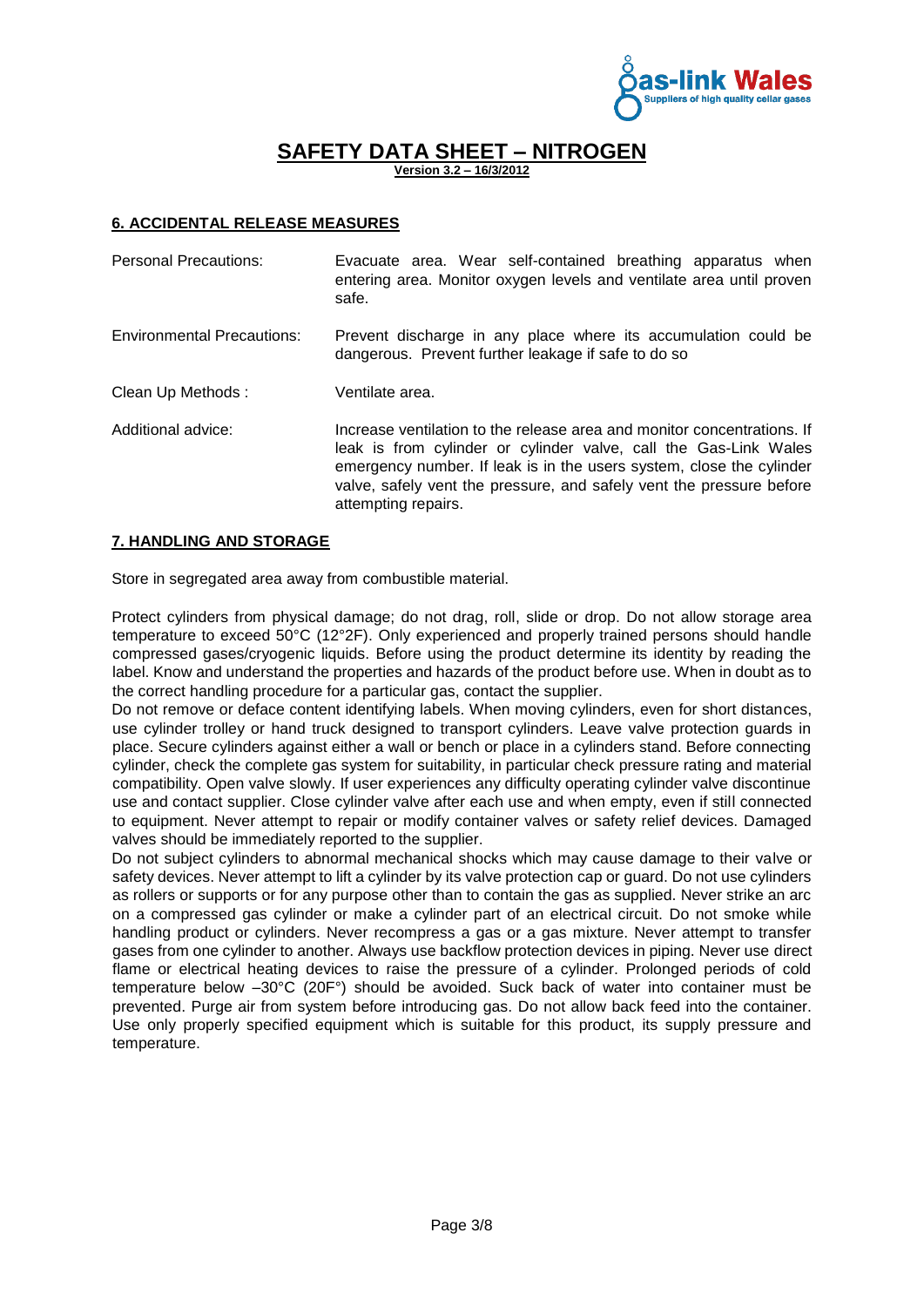

**SAFETY DATA SHEET – NITROGEN Version 3.2 – 16/3/2012**

## **8. EXPOSURE CONTROLS/ PERSONAL PROTECTION**

use period.

### **Control parameters:**

Exposure Controls: Always used in a closed system. Provide Natural or mechanical ventilation to prevent accumulation above exposure limits. Systems should be regularly checked for leakage. Oxygen detectors should be used

### **Personal protective equipment**

Respiratory protection: Self-contained breathing apparatus (SCBA) or positive pressure airline with mask are to be used in oxygen deficient atmosphere. Air purifying respirators will not provide protection. Users of breathing apparatus must be trained. Hand protection: Sturdy work gloves are recommended for handling cylinders. The breakthrough time of the selected gloves must be greater than the intended

Eye protection: Safety glasses recommended when handling cylinders.

Skin & body protection: Safety footwear is recommended when handling cylinders.

Special instructions for

protection and hygiene: Ensure adequate ventilation, especially in confined areas.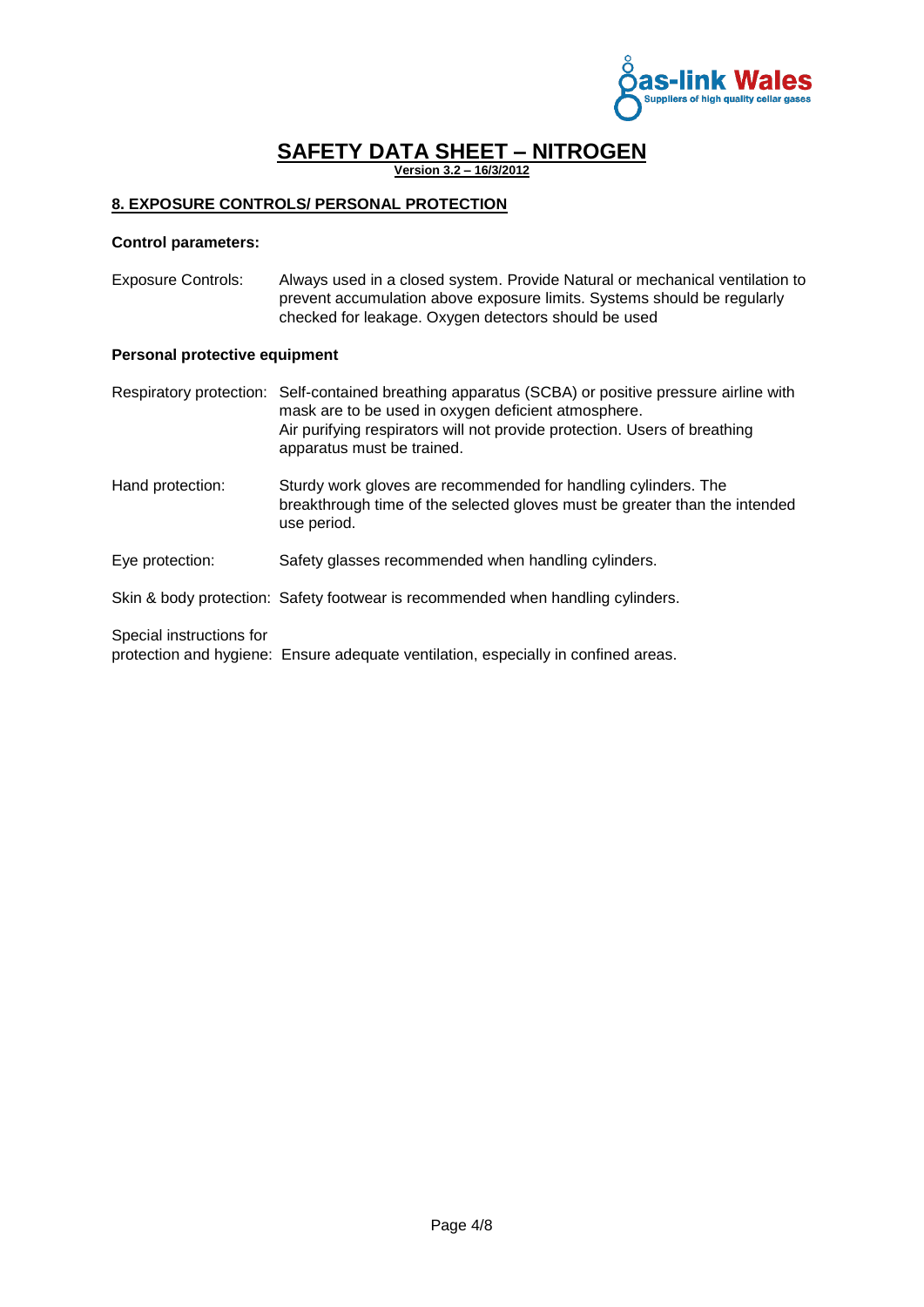

**Version 3.2 – 16/3/2012**

## **9. PHYSICAL AND CHEMICAL PROPERTIES**

| Appearance/ Colour:           | Compressed gas, Colourless gas.                                                                                |
|-------------------------------|----------------------------------------------------------------------------------------------------------------|
| Odour:                        | No odour warning properties                                                                                    |
| Odour threshold:              | No data available                                                                                              |
| pH:                           | Not applicable                                                                                                 |
| Melting point range:          | $-210$ °C ( $-346$ °C)                                                                                         |
| Boiling point range:          | $-196$ °C (-321 °F)                                                                                            |
| Flash point:                  | Not applicable.                                                                                                |
| <b>Evaporation Rate</b>       | Not applicable.                                                                                                |
| Flammability (solid/gas)      | No data available                                                                                              |
| Upper/Lower                   |                                                                                                                |
| Explosion/flammability limit: | No data available                                                                                              |
| Vapour pressure:              | Not Applicable                                                                                                 |
| Water solubility:             | $0.02$ g/l                                                                                                     |
| Relative vapour density:      | $0.97$ (air = 1)                                                                                               |
| Relative density:             | No data available                                                                                              |
| Partition coefficient         |                                                                                                                |
| (n-octanol/water)             | Not applicable                                                                                                 |
| Auto ignition temperature:    | No data available                                                                                              |
| Decomposition temperature:    | No data available                                                                                              |
| Viscosity:                    | Not applicable.                                                                                                |
| Explosive properties:         | No data available                                                                                              |
| Oxidizing properties:         | No data available                                                                                              |
| Molecular weight:             | 28 g/mol                                                                                                       |
| Density:                      | 0.0012 g/cm <sup>3</sup> (0.075lb/ft <sup>3</sup> ) at 21 <sup>o</sup> C (70 <sup>o</sup> F) Note: (as vapour) |
| Specific volume:              | 0.8615 m <sup>3</sup> /kg at 21 <sup>o</sup> C (70 <sup>o</sup> F)                                             |

## **10. STABILITY AND REACTIVITY**

| Reactivity:                | Refer to possibility of hazardous reactions and/or incompatible<br>materials sections. |
|----------------------------|----------------------------------------------------------------------------------------|
| <b>Chemical Stability:</b> | Stable under normal conditions.                                                        |
| Possibility of             |                                                                                        |
| hazardous reactions:       | No data available.                                                                     |
| Conditions to avoid:       | No data available.                                                                     |
| Hazardous decomposition    |                                                                                        |
| products:                  | No data available.                                                                     |
|                            |                                                                                        |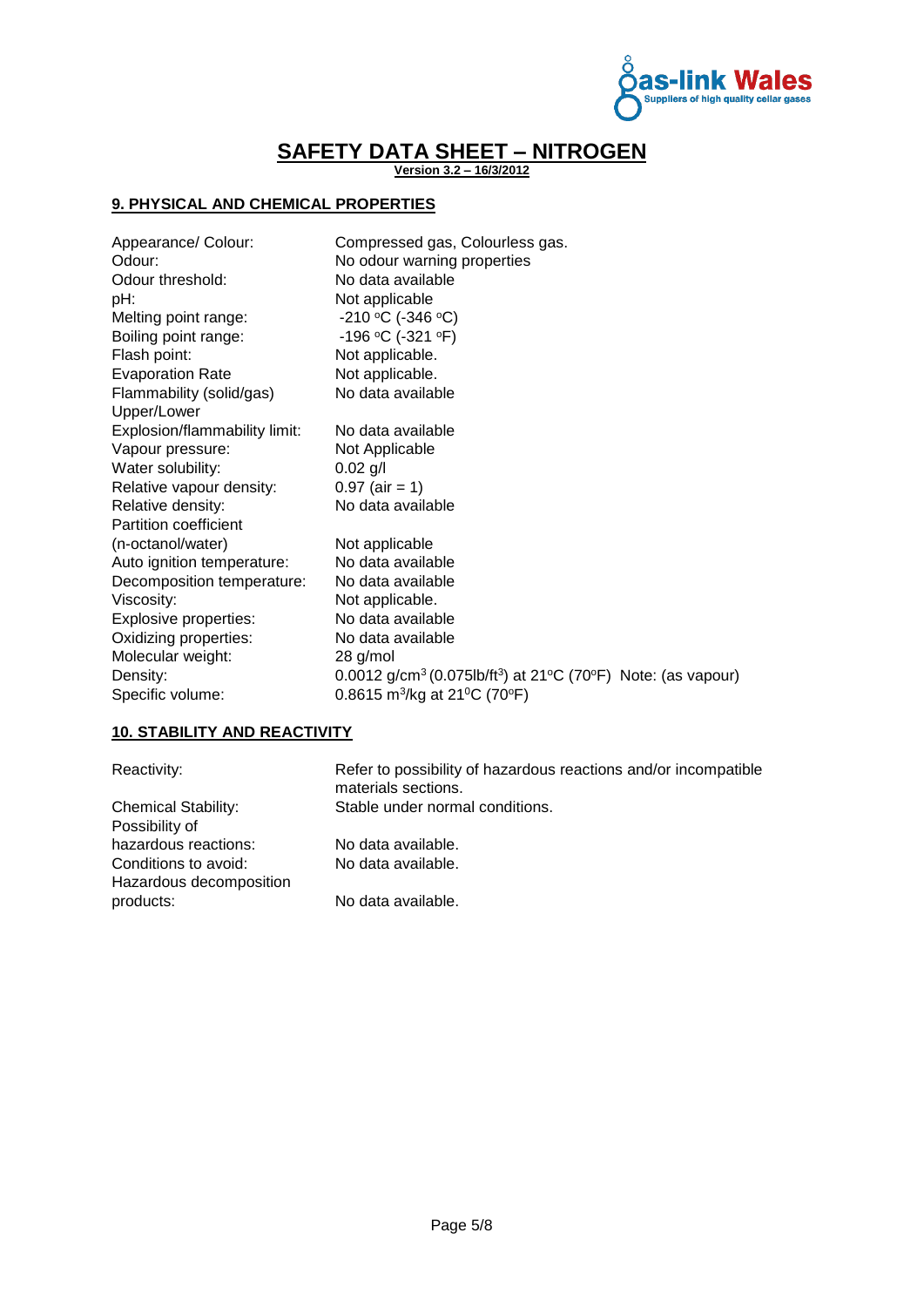

**Version 3.2 – 16/3/2012**

## **11. TOXICOLOGICAL INFORMATION**

## **Information on toxicological effects.**

| Effects on eyes:                                     | No adverse effect.                                                                                                                                       |
|------------------------------------------------------|----------------------------------------------------------------------------------------------------------------------------------------------------------|
| Effects on skin:                                     | No adverse effect.                                                                                                                                       |
| Inhalation effects:                                  | May cause asphyxiation in high concentrations. Symptoms can<br>include rapid loss of consciousness.                                                      |
| Ingestion effects:                                   | Ingestion is not considered a potential route of exposure.                                                                                               |
| Symptoms:                                            | Exposure to oxygen deficient atmosphere may cause the following<br>symptoms; dizziness, Salivation, Nausea, Vomiting, Loss of<br>mobility/consciousness. |
| Acute oral toxicity:                                 | No data available on the product itself.                                                                                                                 |
| Inhalation:                                          | No data available on the product itself                                                                                                                  |
| Acute dermal Toxicity:                               | No data available on the product itself.                                                                                                                 |
| Skin corrosion/irritation:                           | No data available                                                                                                                                        |
| Serious eye damage<br>/eye irritation:               | No data available                                                                                                                                        |
| Sensitisation:                                       | No data available.                                                                                                                                       |
| Chronic toxicity or effects from long-term exposure. |                                                                                                                                                          |
| Carcinogenicity:                                     | No data available                                                                                                                                        |

| Carcinogenicity:                                               | No data available                        |
|----------------------------------------------------------------|------------------------------------------|
| Reproductive toxicity:                                         | No data available on the product itself. |
| Gem cell mutagenicity:                                         | No data available on the product itself. |
| Specific target organ systemic<br>toxicity(single exposure):   | No data available.                       |
| Specific target organ systemic<br>toxicity(repeated exposure): | No data available on the product itself. |
| Aspiration hazard:                                             | No data available.                       |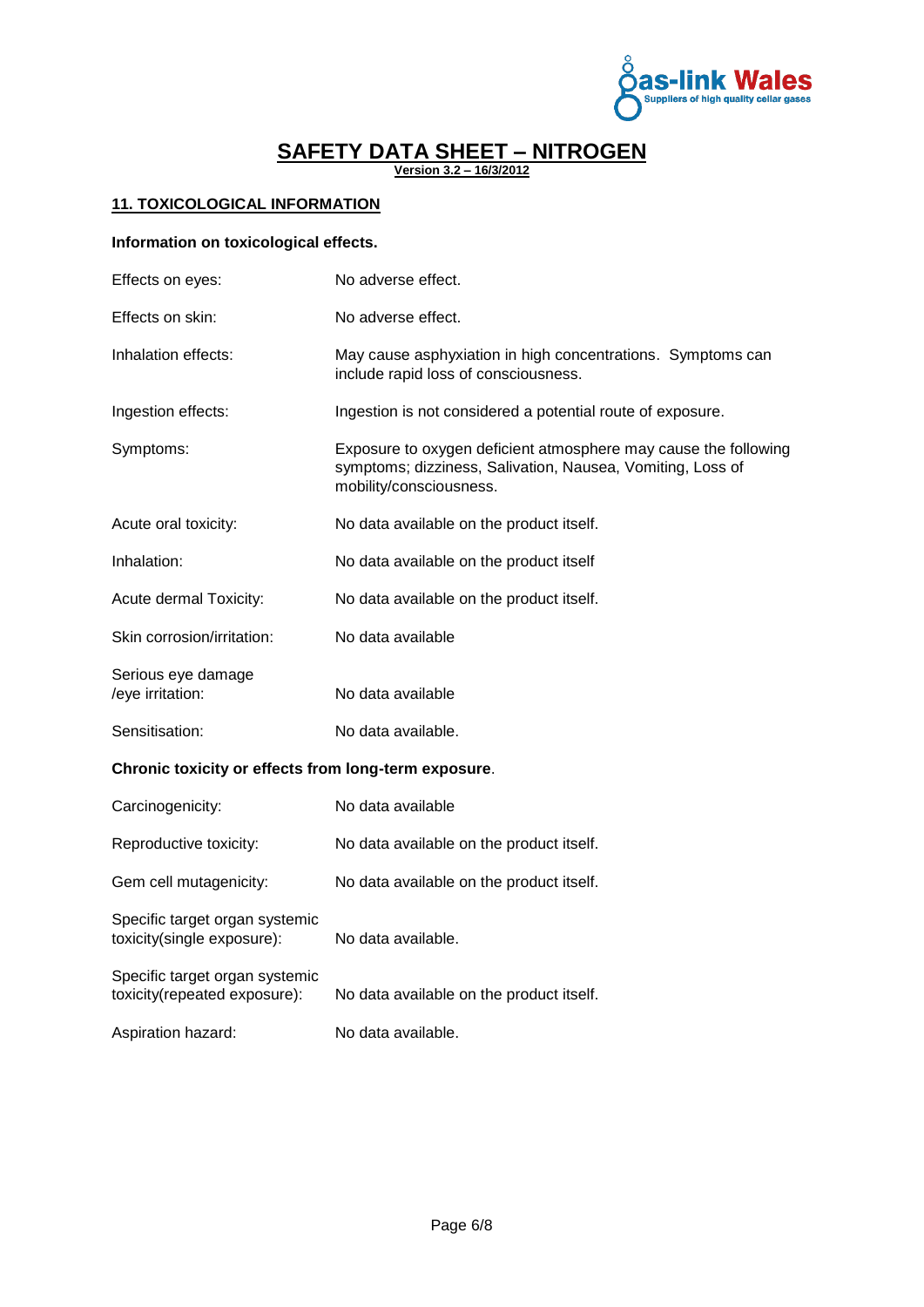

**Version 3.2 – 16/3/2012**

## **12. ECOLOGICAL INFORMATION**

| <b>Toxicity</b><br>Aquatic toxicity: | Not applicable                           |
|--------------------------------------|------------------------------------------|
| Toxicity to other organisms:         | No data available on the product itself. |
| Persistence and degradability:       | No data available on the product itself. |
| Bio accumulative potential:          | No data available on the product itself. |
| Mobility in soil:                    | No data available on the product itself. |
| Other adverse effects:               | No data available                        |

## **13. DISPOSAL CONSIDERATIONS**

| Waste treatment methods: | Contact Gas Link Wales if guidance is required.         |
|--------------------------|---------------------------------------------------------|
|                          | Return unused product in original cylinder to supplier. |
| Contaminated packaging:  | Return cylinder to supplier.                            |

## **14. TRANSPORT INFORMATION**

| <b>ADR</b><br>$UNID No.$ :<br>Proper Shipping Name.<br>Class/Division:<br>Tunnel code:<br>Hazard Identification No.:<br>$Label(s)$ : | UN1066<br>Nitrogen, Compressed<br>2<br>(E)<br>20<br>2.2     |
|--------------------------------------------------------------------------------------------------------------------------------------|-------------------------------------------------------------|
| <b>IATA</b><br>UN ID No.:<br>Proper Shipping Name.<br>Class/Division:<br>$Label(s)$ :                                                | UN1066<br>Nitrogen, Compressed<br>2.2<br>2.2                |
| <b>IMDG</b><br>UN ID No.:<br>Proper Shipping Name.<br>Class/Division:<br>$Label(s)$ :                                                | UN1066<br>Nitrogen, Compressed<br>2.2<br>2.2                |
| <b>RID</b><br>$UNID No.$ :<br>Proper Shipping Name.<br>Class/Division:<br>$Label(s)$ :                                               | UN1066<br>Nitrogen, Compressed Carbon Dioxide<br>2.2<br>2.2 |

Avoid transport on vehicles where the load space is not separated from the driver's compartment. Ensure vehicle driver is aware of the potential hazards of the load and knows what to do in the event of an accident or emergency.